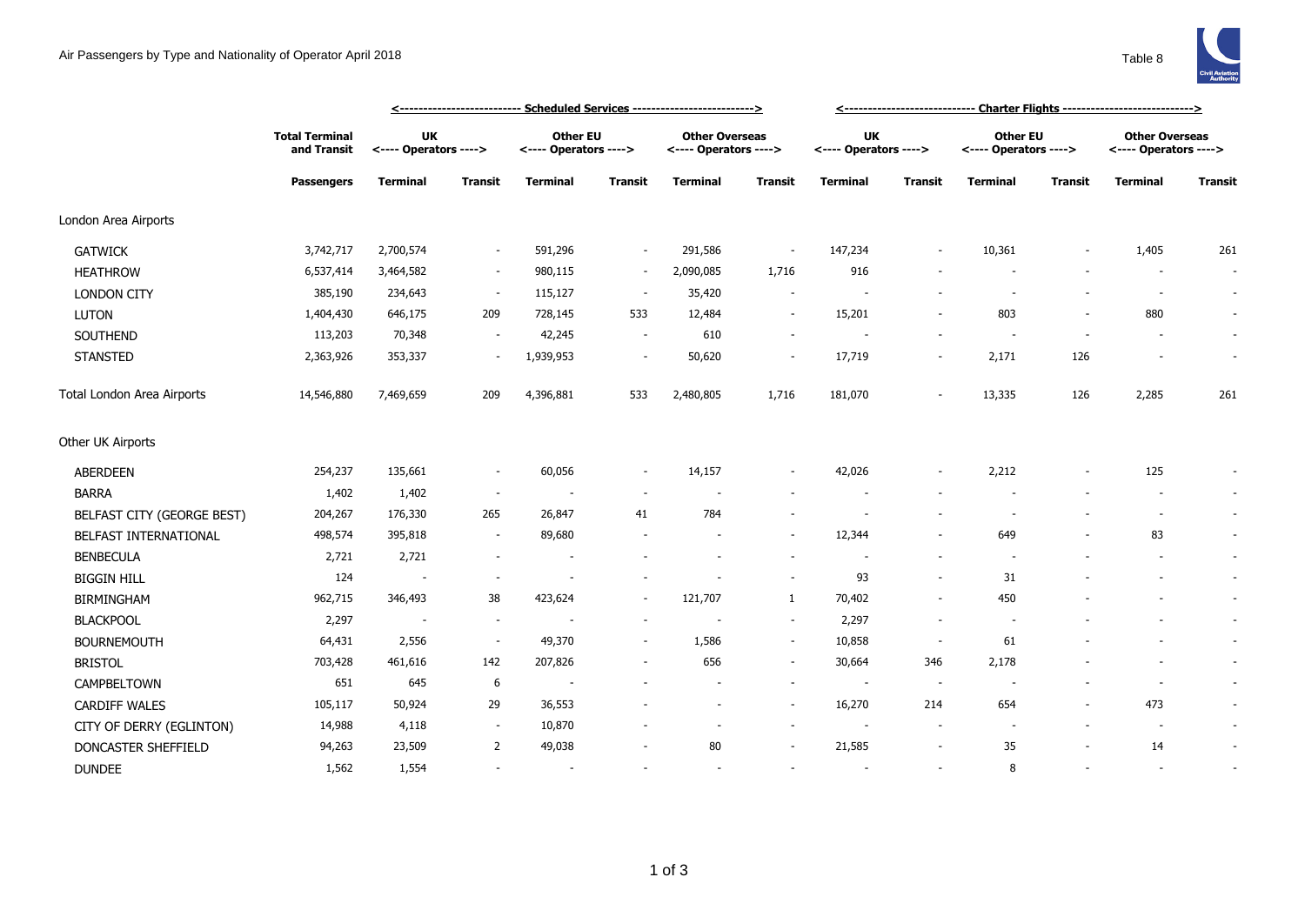

|                                       |                                                           | <u>&lt;-------------------------- Scheduled Services ---------------------------&gt;</u> |                          |                                          |                |                                                |                |                                    |                          |                                          |                |                                                |                          |
|---------------------------------------|-----------------------------------------------------------|------------------------------------------------------------------------------------------|--------------------------|------------------------------------------|----------------|------------------------------------------------|----------------|------------------------------------|--------------------------|------------------------------------------|----------------|------------------------------------------------|--------------------------|
|                                       | <b>Total Terminal</b><br>and Transit<br><b>Passengers</b> | <b>UK</b><br><---- Operators ---->                                                       |                          | <b>Other EU</b><br><---- Operators ----> |                | <b>Other Overseas</b><br><---- Operators ----> |                | <b>UK</b><br><---- Operators ----> |                          | <b>Other EU</b><br><---- Operators ----> |                | <b>Other Overseas</b><br><---- Operators ----> |                          |
|                                       |                                                           | <b>Terminal</b>                                                                          | <b>Transit</b>           | <b>Terminal</b>                          | <b>Transit</b> | <b>Terminal</b>                                | <b>Transit</b> | <b>Terminal</b>                    | <b>Transit</b>           | <b>Terminal</b>                          | <b>Transit</b> | <b>Terminal</b>                                | <b>Transit</b>           |
| Other UK Airports                     |                                                           |                                                                                          |                          |                                          |                |                                                |                |                                    |                          |                                          |                |                                                |                          |
| <b>DURHAM TEES VALLEY</b>             | 11,905                                                    | 1,963                                                                                    | 94                       | 9,697                                    |                |                                                | $\sim$         | 151                                |                          |                                          |                |                                                |                          |
| <b>EAST MIDLANDS</b><br>INTERNATIONAL | 405,286                                                   | 130,853                                                                                  |                          | 252,733                                  |                |                                                |                | 21,700                             |                          |                                          |                |                                                |                          |
| <b>EDINBURGH</b>                      | 1,205,233                                                 | 655,412                                                                                  |                          | 464,852                                  |                | 71,647                                         | $\sim$         | 12,620                             |                          | 702                                      |                |                                                |                          |
| <b>EXETER</b>                         | 74,967                                                    | 59,631                                                                                   |                          |                                          |                |                                                | $\sim$         | 15,336                             |                          |                                          |                |                                                |                          |
| <b>GLASGOW</b>                        | 798,259                                                   | 494,024                                                                                  | $\overline{\phantom{a}}$ | 199,584                                  | $\sim$         | 79,146                                         | $\sim$         | 24,617                             | $\overline{a}$           | 888                                      |                |                                                |                          |
| <b>HUMBERSIDE</b>                     | 13,992                                                    | 1,785                                                                                    | 54                       | 10,295                                   |                |                                                |                | 1,783                              |                          | 75                                       |                |                                                |                          |
| <b>INVERNESS</b>                      | 79,455                                                    | 72,636                                                                                   | 24                       | 6,795                                    |                |                                                |                |                                    |                          |                                          |                |                                                |                          |
| <b>ISLAY</b>                          | 3,023                                                     | 3,000                                                                                    | 23                       |                                          |                |                                                |                |                                    |                          |                                          |                |                                                | $\sim$                   |
| ISLES OF SCILLY (ST.MARYS)            | 9,098                                                     | 9,098                                                                                    |                          |                                          |                |                                                |                |                                    |                          |                                          |                |                                                | $\sim$                   |
| <b>KIRKWALL</b>                       | 15,096                                                    | 13,977                                                                                   | 1,057                    |                                          |                |                                                |                |                                    |                          | 62                                       |                |                                                |                          |
| LANDS END (ST JUST)                   | 5,958                                                     | 5,957                                                                                    | $\mathbf{1}$             |                                          |                |                                                |                |                                    |                          |                                          |                |                                                |                          |
| <b>LEEDS BRADFORD</b>                 | 300,208                                                   | 153,439                                                                                  | 247                      | 145,226                                  |                |                                                |                | 1,230                              |                          |                                          |                | 66                                             |                          |
| LERWICK (TINGWALL)                    | 337                                                       | 337                                                                                      | $\sim$                   |                                          |                |                                                | $\sim$         |                                    |                          |                                          |                | $\overline{\phantom{a}}$                       | $\sim$                   |
| LIVERPOOL (JOHN LENNON)               | 438,296                                                   | 211,898                                                                                  | $\sim$                   | 222,637                                  | 179            | $\overline{\phantom{a}}$                       | $\sim$         | 166                                | $\overline{\phantom{a}}$ | 3,108                                    | $\sim$         | 308                                            | $\overline{\phantom{a}}$ |
| <b>MANCHESTER</b>                     | 2,202,186                                                 | 1,034,980                                                                                | $\sim$                   | 720,637                                  | 106            | 309,035                                        | 2,471          | 131,707                            | 812                      | 1,368                                    | 50             | 684                                            | 336                      |
| <b>NEWCASTLE</b>                      | 402,096                                                   | 263,205                                                                                  | 125                      | 116,686                                  | $\sim$         | 21,295                                         |                | 621                                | $\overline{\phantom{a}}$ | 88                                       |                | 76                                             | $\overline{\phantom{a}}$ |
| NEWQUAY                               | 38,445                                                    | 27,996                                                                                   | 5                        | 10,444                                   |                |                                                |                |                                    |                          |                                          |                |                                                |                          |
| <b>NORWICH</b>                        | 35,774                                                    | 13,384                                                                                   | $\sim$                   | 12,816                                   |                |                                                | $\sim$         | 8,938                              |                          | 636                                      |                | $\overline{\phantom{a}}$                       | $\sim$                   |
| <b>PRESTWICK</b>                      | 74,901                                                    |                                                                                          |                          | 74,826                                   | 5              |                                                | $\sim$         |                                    |                          |                                          |                | 70                                             |                          |
| <b>SCATSTA</b>                        | 16,213                                                    | $\sim$                                                                                   |                          | $\overline{\phantom{a}}$                 |                |                                                | $\sim$         | 16,213                             |                          |                                          |                | $\sim$                                         | $\sim$                   |
| SOUTHAMPTON                           | 168,899                                                   | 156,848                                                                                  | $\sim$                   | 10,218                                   |                | 1,439                                          | $\sim$         | 394                                |                          |                                          |                |                                                | $\sim$                   |
| <b>STORNOWAY</b>                      | 10,409                                                    | 10,287                                                                                   | 122                      | $\overline{\phantom{a}}$                 |                |                                                |                |                                    |                          |                                          |                |                                                |                          |
|                                       |                                                           |                                                                                          |                          |                                          |                |                                                |                |                                    |                          |                                          |                |                                                |                          |

SUMBURGH 19,154 13,412 6 - - - - 5,464 - 194 - 78 -